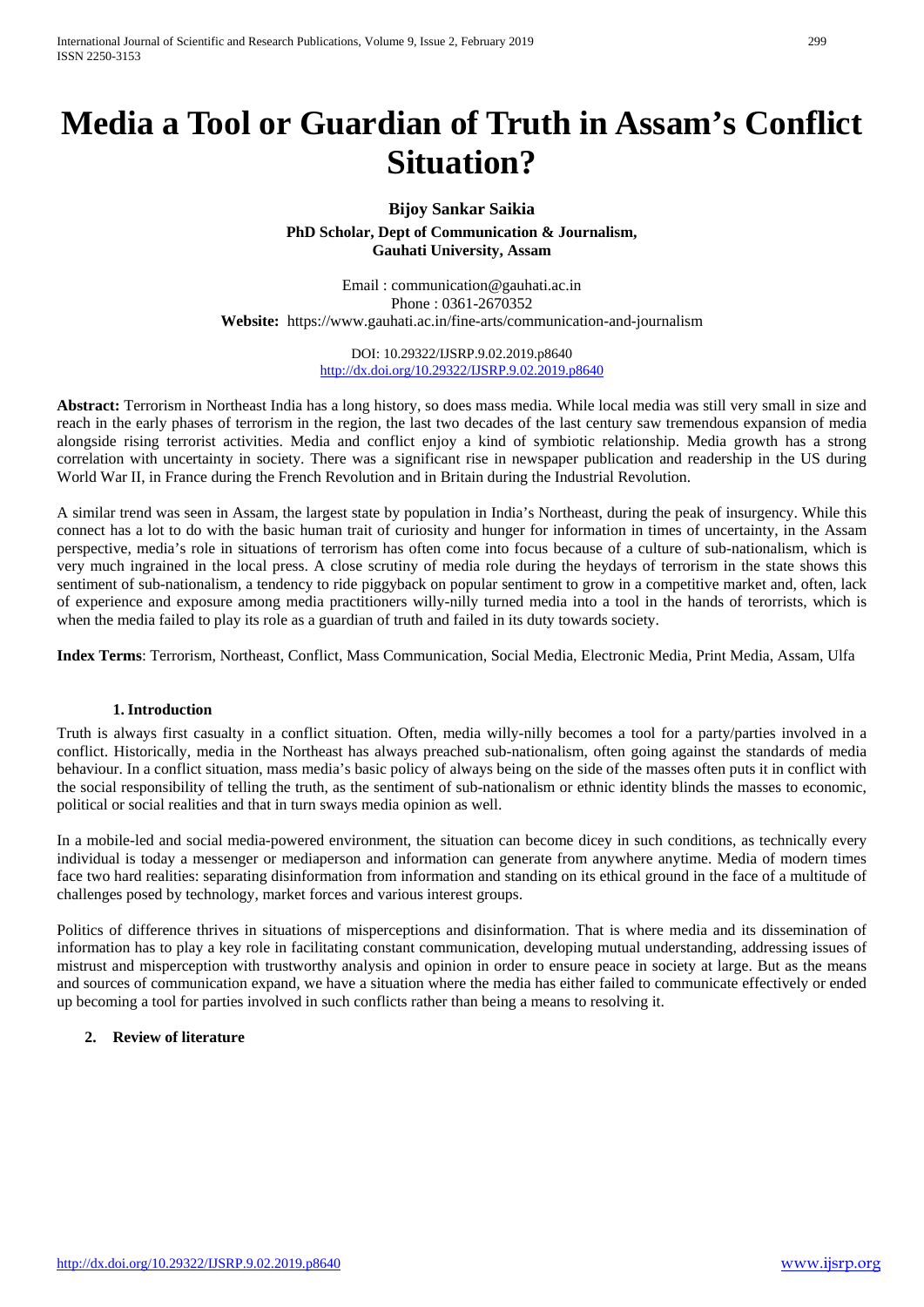In his book titled *India against Itself*, Bard College professor Sanjib Baruah defines Northeast India's regional politics as subnationalism, which fostered a sense of negligence for far too long creating a fertile ground for the kind of conflicts and unrest witnessed over the past several decades.

Eminent author, journalist Sanjay Hazarika in his book, *Land, Conflict, Identity of India's Northwast: Negotiating the Future*, calls NE conflict the single largest human tragedy in post-Partition India in terms of the number of people displaced.

Till some years back, the media scenario of the region suffered from a similar pattern of seclusion, failing to grow at the pace of the modern media industry in the rest of the world, as reflected in the *History of Assamese Newspapers.* With the proliferation of mobile communication and the internet, that gap is getting blurred pretty fast now, which holds hope for the future.

On media's role in conflict situation, Johan Galtung establishes a beautiful correlation, when he sayd "Our culture, particularly our media culture, is long on descriptions of the meta conflicts that related to the roots of the conflict, like a metastasis to the primary tumour. There is a focus on the negative attitudes = hated, and on negative behaviour = violence, and much less focus on the contradiction roots."

In the compilation titled *Media and Communication Research,* Anjani Kumar Srivastava offers an interesting analysis of the interplay among the different stakeholders in an environment of terrorism, with media getting entrapped in a vicious cycle of agenda pushing for one party or the other.

In his book *Media and Society Into the 21st Century,* Lyn Gorman and David McLean address the issue of control and presentation of information in situations of war and conflict and the challenges posed by new media.

The Eighth Report of the Second Administrative Reforms Commission (2008) headed by Veerappa Moily is on Combating Terrorism: Protecting by Righteousness', shed light on the role of media in a conflict situation. It offers a set of recommendations on what media and the government should do to effectively deal with such situations.

In an e-book on *Conflict-Sensitive Reporting: State of the Art,* Howard Ross dwells at length on the responsibility and sensitivity that media needs to show and the code of conduct they are required to deal with in such situations.

Besides, Charlie Beckett's work titled, *SuperMedia: Saving Journalism So It Can Save The World,* and three research papers: *Sub-Regional Nationalism in Assam Print Media* by Joydeep Biswas, Associate Professor, Cachar College, Silchar; *Local press in the making a study on the emergent media of Assam* by Jayanta Vishnu Das of Tezpur University; *Mapping of Media (Print) Industry in North East* by Athikho Kaisii of Jamia Milia Islamia, New Delhi were also consulted for this research paper. This paper also makes a reference to an article titled *Colourful Mosaic* from The Hindu (Chennai, India, June 21, 2009) by Sevanti Ninan, who runs *media* monitoring portal thehoot.org.

## **3. Objective**

This paper is an attempt to look at the broader trends of conflict reporting, commentaries and editorial perspectives of various newspapers during the Ulfa insurgency in Assam, a state that saw the fastest growth in newspaper numbers and readership for almost a decade through the peak phase of the insurgency situation. The main objective of this study was to find out whether the local media behaved within the defined ethical standards for media practitioners during this phase. To put in another way, "Would Assam's conflict situation and its outcome have been different had the local media behaved in a different way?"

This paper also tries to underline the extremely important role that communication in general, and media in particular, has to play in such situations and draw lessons for an environment where social media and mobile-based communication has changed the entire paradigm of media communication.

It also aims to answer the questions:-

- a) Did the rapid mushrooming of local print media in Assam during 1985-2000 had anything to do with peak of insurgency and the socio-political uncertainty that Assam witnessed during those days in the aftermath of army deployment to fight the terrorists?
- b) If yes, did local media focus more on growing circulation and readership in a tough competitive environment rather than delivering on their social responsibility and ethical duty of covering the conflict situation from a neutral perspective?
- c) When business and commercial interests override everything else, is it possible media or for that matter, any entity care least about society, responsibility and ethical standards?
- d) What happens when media run after readership/audience? It tries to cater to popular sentiment, milks popular issues, plays to the gallery. In Assam's typical environment of hyper sub-nationalism nurtured for decades by a language movement followed by an even more popular anti-immigrant movement, when the insurgents tried to tap the popular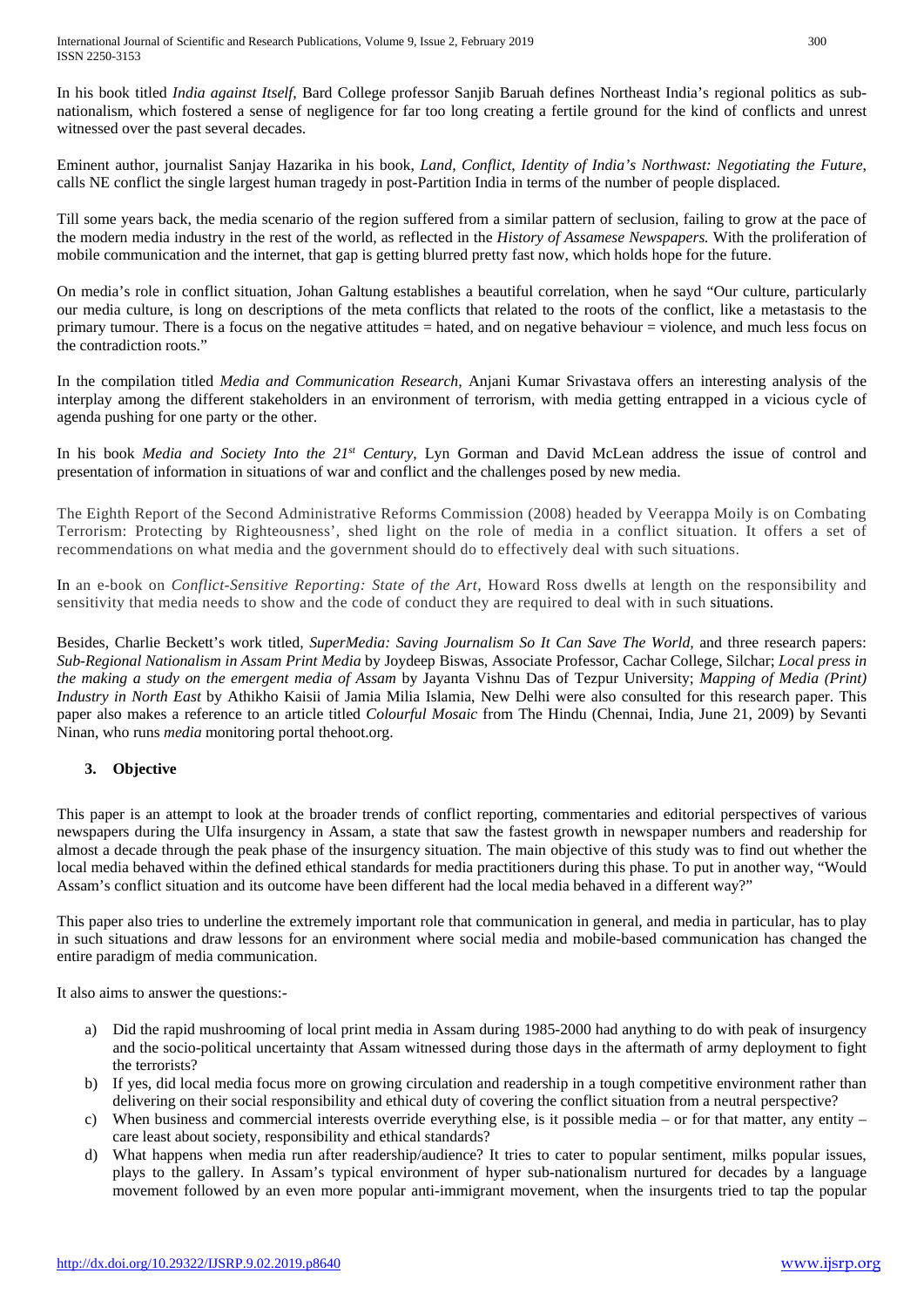sentiment of hatred and revolt against the Centre in Delhi, was it possible that the local media simply played along, with little care for objectivity, rationale and its own responsibility of reporting in an unbiased way.

e) Till the year 2000, Assam had just one media school at the Gauhati University, which produced fewer journalists, but more degree holders. Is it possible that when this rapid expansion happened, local newspapers faced a huge dearth of trained manpower in journalist and mass communication and had to rely on untrained human resources to run their businesses?

### **4. Methodology**

This study was done based on empirical data collected through observation as well as sampling of historical records of various newspapers and magazines, review of literature and peer research and interview of a few veteran journalists and media watchers.

#### **5. Data analysis**

The quality of media depends on three key factors; editorial policy, source of news and ownership. Professionalism, experience and skills of editors and journalists manning a media organisation, ethical standards prevalent in a competitive media environment and legacy of the organisation are some of the key determinants of the editorial policy that the media outfit follows.

Balanced reporting is the backbone of ethical media coverage where news sourcing is key. News source is critical for ensuring ethical standards, neutrality and fairness in media coverage. Agenda-driven journalism tends to depend on select news sources, often dubious ones, while ignoring the counter view or other side of the story. Media that depend on rumours, hearsay and do not always rely on dependable, official and identifiable sources for news coverage constantly violate ethical standards and often end up spreading misinformation and disinformation instead of delivering on its duty to provide balanced information to society.

Media ownership has often been an issue in focus, as it has often come in the way of media's independence and impartiality. In a competitive industry, promoters tend to be guided more by economic interest than ethical standards and issues like media independence and fairness, balance and neutrality in media coverage tends to become a casualty. This issue has been under the lens more often in the third world countries and conflict belts, where the strong weapon of media has often fallen in wrong hands or is being misused to willy-nilly serve vested interests.

#### **5.1 Ownership issue**

Writing for *'The Hindu'*, media watcher and columnist Sevanti Ninan says:

*"Regional media is increasingly a colourful mosaic in terms of who owns it or runs it, be it TV or newspapers, or periodicals. And a state which runs the gamut of possibilities is Assam. Congressmen, ULFA (United Liberation Front of Asom) sympathisers, former militants, former bureaucrats and police officers, litterateurs and novelists: the state's proprietors and editors are drawn from all these categories."* 

That speaks volumes for how Assam's print media industry – of late also electronic media – has got trapped in the hands of a group of owners, whose interest lies in making money, gaining clout. There is no hard evidence to prove it, but there has often been finger pointing about some people using media businesses to turn their black money white.

Assam's worst period in terms of socio-political conflicts between 1985 and 2000 also happened to the best period of the nearly 175-year-old Assamese print media industry. In an environment of insurgency-induced social uncertainty and turmoil, newspapers grew exponentially both in numbers and readership.

But when consumer demand spells economics, people often use such opportunity to mint money. Problems arise when the domain happens to be a key pillar of society such as media and the people involved are unscrupulous or have little care or concern for ethics and social responsibility in their pursuit of profit.

#### **5.2 Economics over independence**

Media is called the fourth pillar of a democratic society, given the huge role it is supposed to play and the responsibility entrusted upon it. For the three biggest pillars, the masses elect legislatures with popular vote, the most qualified judges are chosen to represent the judiciary and the country's best talent qualifies to run the executive. The Fourth Pillar in Assam during media's peak days was not entirely manned by the best talent, the most qualified and the most skilled.

Dhirendra Nath Bezbaruah, one of Assam's most respected journalists, who edited one of Assam's most well-read English newspapers, *The Sentinel,* during the peak of Ulfa movement and who had earned the wrath of the Ulfa insurgents because of his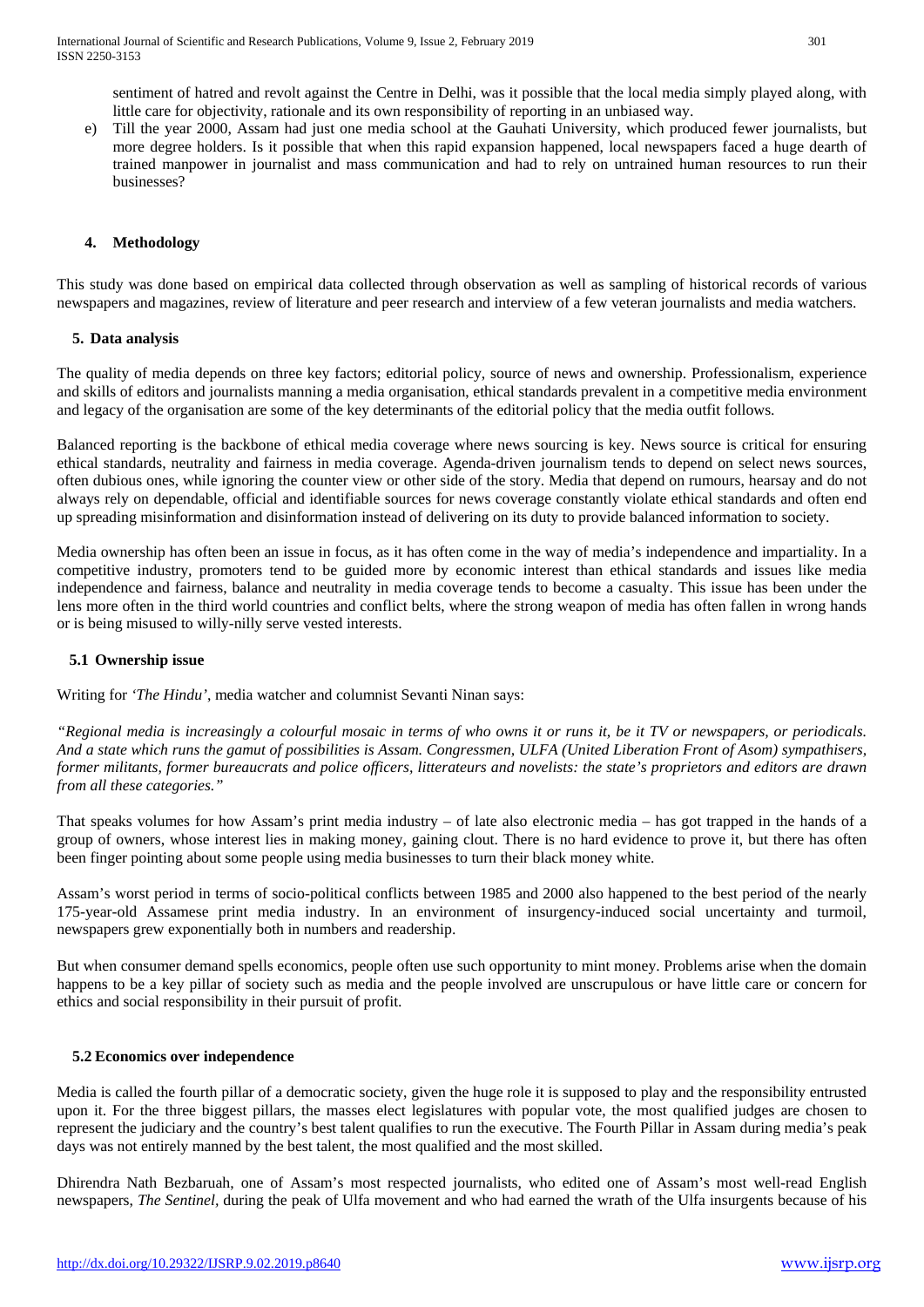no-holds-barred views against them, says Media ownership of a very powerful weapon and in Assam there has been a widespread attempt to capture this very powerful weapon without the responsibility that has to go with it. This has affected media's credibility. There is an awareness of what one can do with this weapon. But nobody loses any sleep over the responsibility of using this weapon, he said.

Bezbaruah also questions the economics of some newspapers and their total dependence on government advertising, which he says is curtailing their independence in some ways.

"It's a funny situation. I cannot think of any other state in the country, where there are so many daily newspapers. If you take a close look at the content of these newspapers, especially the ad content, there is hardly any commercial ads in most of them. They are all surviving on government ads and they do not seem to mind this. There is far greater freedom if you have a healthy kind of ad revenue coming in from commercial ads. There is total dependence on state govt. Media cannot claim to be independent in such a situation."

A well-run newspaper usually needs to devote at least 60 per cent of its space to ads coming from a wide variety of sources. But when the ad source becomes singular, the equation can become artificial and perverse and a newspaper can be at risk of compromising on its independence, neutrality and fairness.

#### **5.3 Lack of skilled manpower**

Manoram Gogoi, who was Founder News Editor of the immensely successful language daily *Asomiya Pratidin,* which was launched at the height of insurgency, says the new newspaper was run with a batch of very inexperienced journalists when the conflict was at its peak

"When as part anti-insurgency operation, Indian military let loose a reign of terror and indulged in excesses on local people, raping women, killing people, many senior journalists were doing armchair reporting, based on information fed by government officials and the military PR. But we were reporting from the spot. A lot of senior journalists reacted very late to the poor human rights situation. Maybe, they didn't even understand the situation properly," says Gogoi.

He claims even today a section of journalists in the media allows themselves to be guided constantly by politicians. Many journalists are part of this mechanism. Most journalists are trapped in an intricately-designed political trap. That has spoilt the whole system.

Mani Mahanta, another founder member of the news bureau of the same daily, said reporters and correspondents in his newspaper did publish press releases and statements issued by the insurgent outfit and highlighted the ideas floated by the extremist organisations. "But those were also issues that the society was debating at that point. Had media not highlighted those, those issues would have never received the attention of the powers that be. Media needed to highlight those issues. That was probably the call of the time, despite the short comings," he argues

#### **5.4 News sourcing**

Media sources news and information from trustworthy official or unofficial sources and disseminates them. In a conflict situation, various parties involved usually try to influence the media into its side and try to win sympathy and gain publicity. In an environment where it is easy for insurgent elements to easily sway popular sentiment after a cause, it is the duty of the media to put out the situation and issues objectively, which requires careful news gathering, unbiased analysis and encouraging multiplicity of views. The official apparatus needs to work closely with the local media to fight the information battle objectively to put out the issues transparently.

In the case of Assam, the official machinery went after the media instead of taking them into confidence in the fight against insurgency. While the media got swayed by popular opinion and was busy catering to public sentiment, it compromised on fostering multiplicity of views, news sourcing was not always from reliable sources, and analysis carried jaundiced views tilted towards popular sentiment.

Says Mani Mahanta of *Asomiya Pratidin*, "Our conflict reporting standard was possibly not up to the mark, first because we didn't have skilled people, who had exposure to similar situations. Second, there were only a handful people who are handling the issue seriously. Most journalists were biased, some even were part-time activists. Both insights and foresight were missing. There were very few senior journalists studying the situation as a neutral observer or having an impartial view of the situation. They reported the ground reality and their coverage things like mass grave or army atrocities in villages was outstanding."

These newspapers generally sourced news from the remote areas through a network of stringers or freelance journalists, who were prone to manipulation and there did not exist a common policy on conflict reporting to have them all in alignment.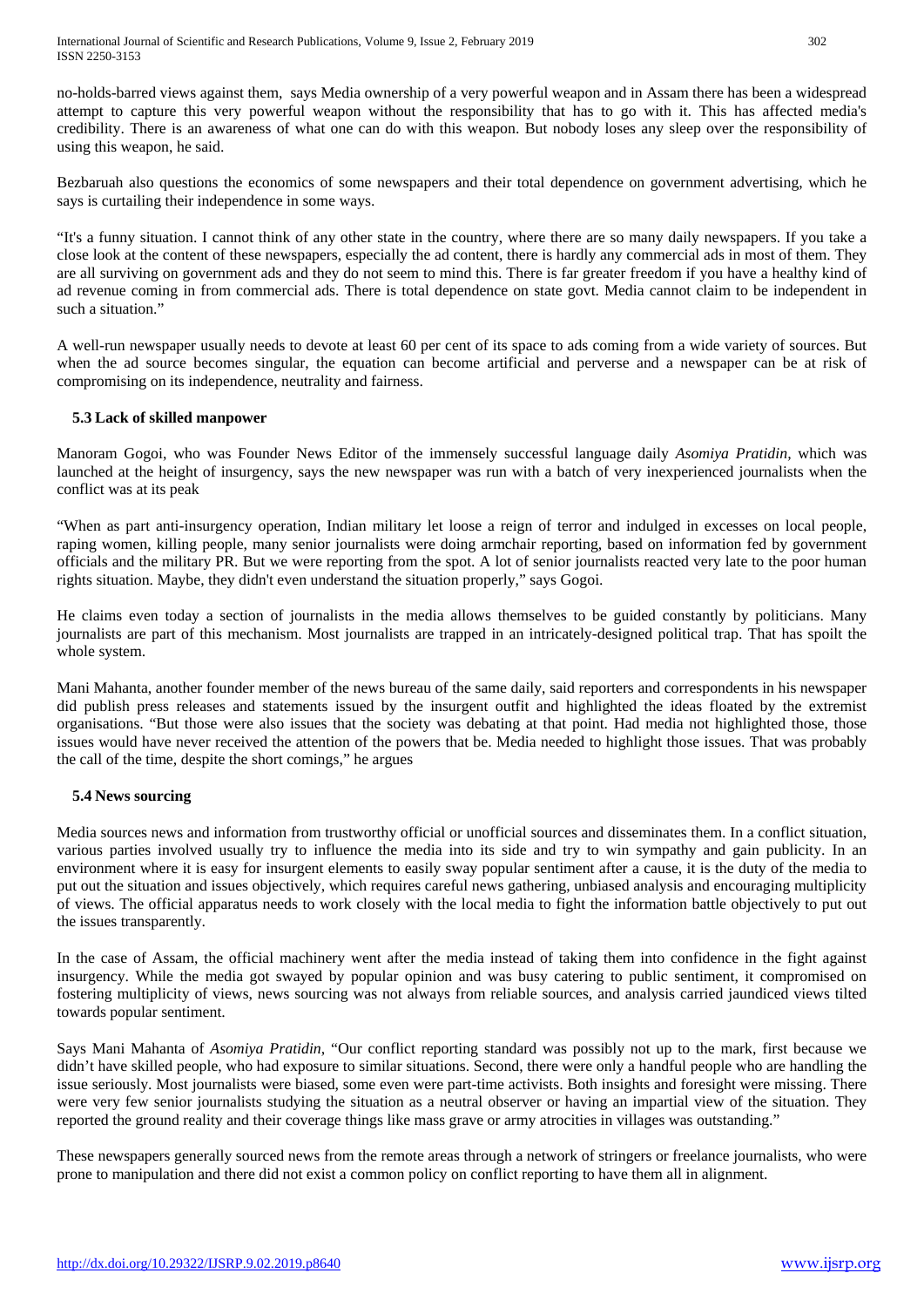Lack of skilled man power, a journalistic tradition that thrived on armchair reporting, unpreparedness to deal with a conflict situation that developed almost like something out of the blue resulted in rampant coverage of one-sided news and views, most of which were in alignment with the causes of the insurgents. Also, the insurgents' early strategy to deploy themselves in social service and fight against social evils earned them a Robin Hood image, one that masses and the media fell for with equal ease.

The best reflection of how media, instead of working objectively and in an unbiased way, got swayed by popular sentiment was best reflected by two incidents. The insurgents largely managed to carry the popular sentiment with them for a long time despite strong army actions that created a suffocating environment amid large-scale harassment of and atrocities on innocent people, leading to many deaths. All this while, the local media, too, remained soft on its agenda and activities.

But local sentiment turned against the insurgents after they targeted a popular young dancer in Nagaon for performing at a military do and after they militant outfit carried out a bomb blast in a place called North Lakhimpur that killed a number of schoolchildren. Immediately, the tone of local media too changed in line with popular sentiment. The media, which was rarely critical of the insurgents till then, suddenly began to target and criticise insurgent activities, which eventually led to the waning of the insurgent movement and forced many insurgents to turn overground and triggered a vertical split within the group.

## **5.5 Editorial policy**

Assam's media has a long tradition of aligning with local interests and issues in the larger socio-political landscape of the country. The media itself got its birth to give voice to a people when they were seeking to assert their socio-cultural identity, fighting against the imposition of an alien language and medium of instruction on them and in the backdrop of acute under-development and lack of economic progress.

While the state and its economy long came out of those difficulties, the local media carried on with that tradition. A sense of social service overrode standards of professionalism. Creative literature was part and parcel of everyday media coverage along side news and views and editors invariably came from among litterateurs and authors. Thus, the entire media establishment lacked a professional touch on top, leading to a dearth of standards and set principles for operating in critical situations, like a conflict environment.

The journalists and editors quoted above admitted without hesitation about lack of proper guidelines, guidance and set standards for conflict reporting, which allowed journalists and editors to work on their own tangent without any defined direction.

Says Dhirendra Nath Bezbaruah, one of Assam's most respected journalists and who edited the widely respected *The Sentinel* through the phase of conflict, "We in the media needed to play a very positive role, a very pro-active role. But there was an inertia. Our media was a trifle slow in reacting. That makes one big difference. Media not just have to be accurate, truthful, objective, but also have to be fast. Our major failing was that we do not see the importance of time. In many situations we have not been fast enough."

Had media bee fast enough, we would have been able to avoid a lot of situations arising out of conflicts. Had there been a focus on identifying this inertia, things would have been different. Bureaucrats and the political representatives responsible for a total lack of development, lack of planning are all of them responsive to what the media talks about, Bezbaruah points out.

## **5.6 State's view of media role in conflict situation**

The Administration Reforms Commission formed by the Government of India dealt with 'Combating terrorism: Protecting by righteousness' in its eighth report released in June 2008. It dwelt elaborately on the role desired of the media in conflict situations.

### It states:-

*"With the advent of the electronic media and modernisation of print media, the coverage, influence and reaction time of the media has improved substantially. There have also been instances where media reports have stoked conflicts; though on several occasions they have been instrumental in prevention of outbreak of violence."*

It then goes on to dwell on the extremely tricky situation that media often finds itself in when such a situation arises.

- A terrorist act affects each of the three the media, government and terrorists– differently. The conflicting perspectives arising out of their mutually exclusive concerns and the urge, of both the terrorists and the government, to bend the media to serve their respective agendas, could widen the distance between government and the media. Terrorism in democratic countries shows that terrorists thrive on publicity.
- The media does not intend to promote the cause of terrorism, but the nature and mandated function of the media to cover events, developments and issues – can be exploited by the terrorists. Thus, regardless of the media's intentions, the news coverage may serve the expectations of the terrorists. It should be recognised that even terrorists have a craving for publicity, and the media should not unwittingly help the terrorists in their designs.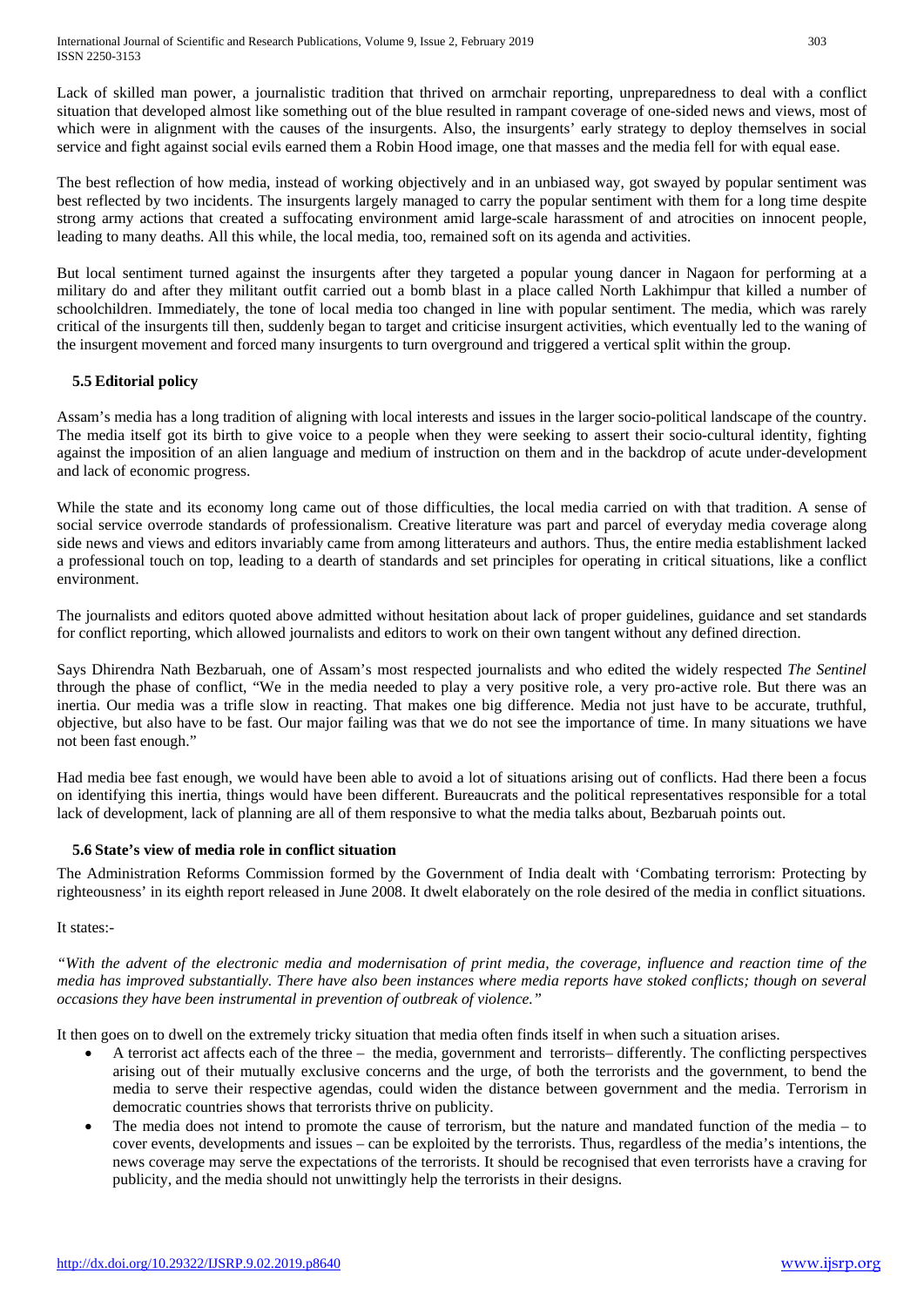International Journal of Scientific and Research Publications, Volume 9, Issue 2, February 2019 304 ISSN 2250-3153

Government has its own expectations, it wants the media to depend on the official version. Government therefore wants the media to be cooperative and keep the national interests or security concerns uppermost. In fact, when it comes to acts of terrorism, both the media and the government have a common interest in protecting people and democracy. But their perspectives and positions defined by their functions and responsibilities could lead to different and sometimes conflicting stands. Therefore, it is necessary that government should work towards harnessing the power of the mass media as a part of its strategy to defeat terrorism.

The ARC says it would be necessary to have an affirmative media policy based on transparency in governance; easy access to information and sources; advancing the media's role as an instrument of vigilance to scrutinise and check administrative, legal and judicial violations and excesses that endanger civil and democratic rights in situations of conflict and terrorism; engaging, enabling, encouraging and assisting the media to fulfill its role of informed, fair and balanced coverage of crisis, particularly terrorism.

It stresses that media policy should include principles of self-restraint. Publishers, editors and reporters need to be sensitised to avoid and exclude those elements of media coverage that may unwittingly advance the agenda of terrorists.

The report called upon the government machinery to become media-savvy and the media to focus more on skill building to handle such tricky social situations to build capacity of citizens in dealing with any public disorder, particularly terrorist violence.

This shows greater appreciation and sensitivity at the government level of the need for better focus on communication in handling conflict situations and also the increased importance that communication has come to enjoy in policy formulations and in strategic areas.

#### **6 Findings and discussion**

Historical records of newspaper coverages and views expressed by leading media watchers in the region clearly bear out the following:-

- A large section of Assam's local press didn't behave within the traditional limits and ethical parameters of journalism through the phase of insurgency, and to a large extent commercial interest in expanding readership played a big role in determining media coverage of popular issues.
- Because of dearth of talent and skilled manpower, local media used untrained professionals to cover the conflict situation, leading to reckless handling of issues of immense socio-political implications. News was not always based on defined sources, analyses were infested with jaundiced views heavily influences by a sense of sub-nationalism and multiplicity of opinion did not find free expression.
- Media was not a part of the state strategy to deal with the conflict situation and the state didn't recognize the constructive role that media can play in such situations.

#### **6.1 Discussion & Conclusion**

Conflict has come to become a key concern for modern societies across the world, but media in our country and backward regions like Assam have failed to evolve adequately with a code of conduct to remain rooted to professional standards and deliver on their responsibility during such situations. At least, that was the experience during the insurgency in Assam.

With the advent of newer forms of media, such as social media, which democratises the medium, allowing every citizen to freely voice his/her opinion with no control, the society might find itself in deep crisis should it fail to appreciate the hugely important role that media can play in such environment and how to respond to such situations.

Modern media empowers the society at large, but it also creates a tricky situation of people with or without the understanding of the power communication using it recklessly, thus creating chaos in certain situations. The traditional media is ill-equipped to face such a situation and society is not adequately sensitised to face a crisis that can erupt. With social media as an evolved form of mass communication already gone to the hands of every citizen holding a smartphone, we as a society are could be at peril should we fail to sensitise ourselves in time to use such medium and receive/process information responsibly, especially in situations when society is in turmoil.